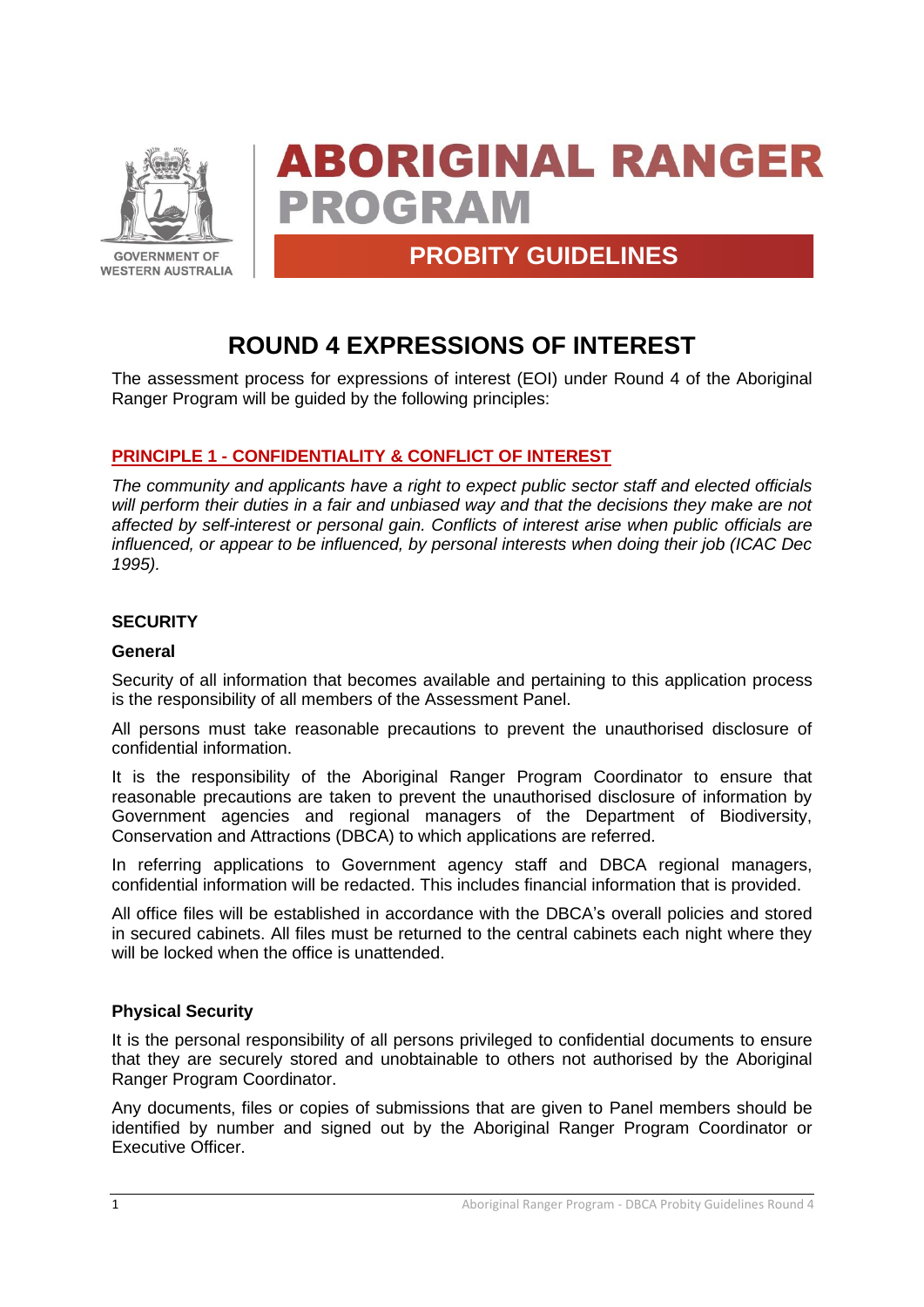#### **Computer Security**

The computer environments containing confidential Aboriginal Ranger Program information at DBCA shall be secured and accessed only by authorised individuals with their own passwords. The system administrator shall ensure individuals only have access to areas of information that are appropriate to the roles assigned to them by the Aboriginal Ranger Program Coordinator. The Probity Auditor shall test the environments from time to time to confirm that the systems remain secure.

#### **Confidentiality and Conflict of Interest Agreements**

Each person having access to confidential assessment information shall sign a confidentiality agreement before being granted access to the information.

All members of the assessment panel, and any other persons having authorised access to confidential information, are to provide the Aboriginal Ranger Coordinator with a signed confidentiality statement and a declaration that they do not have any conflict of interest which may, or may be seen to, affect the impartiality of the selection process. The signed statement also carries the obligation to report any subsequent changes to that person's circumstances to the Aboriginal Ranger Coordinator throughout the EOI process.

#### **Process for dealing with conflict issues**

Upon becoming aware of conflictual matters whether declared or otherwise, the Aboriginal Ranger Program Coordinator may consult with the Assessment Panel Chair (and Probity Auditor, if required) and will record the circumstances in the project risk register, together with the mitigation measures and status of action taken to address the circumstances.

Any conflict that appears to directly threaten the integrity and probity of the EOI process must be immediately referred to the Director of Parks and Visitor Services and the Probity Auditor for guidance on resolution.

#### **PRINCIPLE 2 - IMPARTIALITY**

*Individuals and organisations involved in preparing and submitting applications for public sector funding often invest considerable time, effort and resources and in return, they are entitled to expect impartial treatment at every step of the selection process.*

*In probity terms, procedural fairness implies a duty to act fairly and adopt fair procedures that are appropriate to the circumstances of a particular procurement/ selection process. Good administration and proper process are to be followed.* 

*Failing to follow an open and fair selection process may lead to a loss of public confidence and the EOI being subject to judicial review – this is inevitably costly in terms of image, time and resources.*

*The Public Sector Management Act 1994 requires that all employees act impartially and with integrity including avoiding real or perceived conflicts of interest.*

#### **PROCEDURAL FAIRNESS**

The following principles of procedural fairness must be adhered to in the selection process.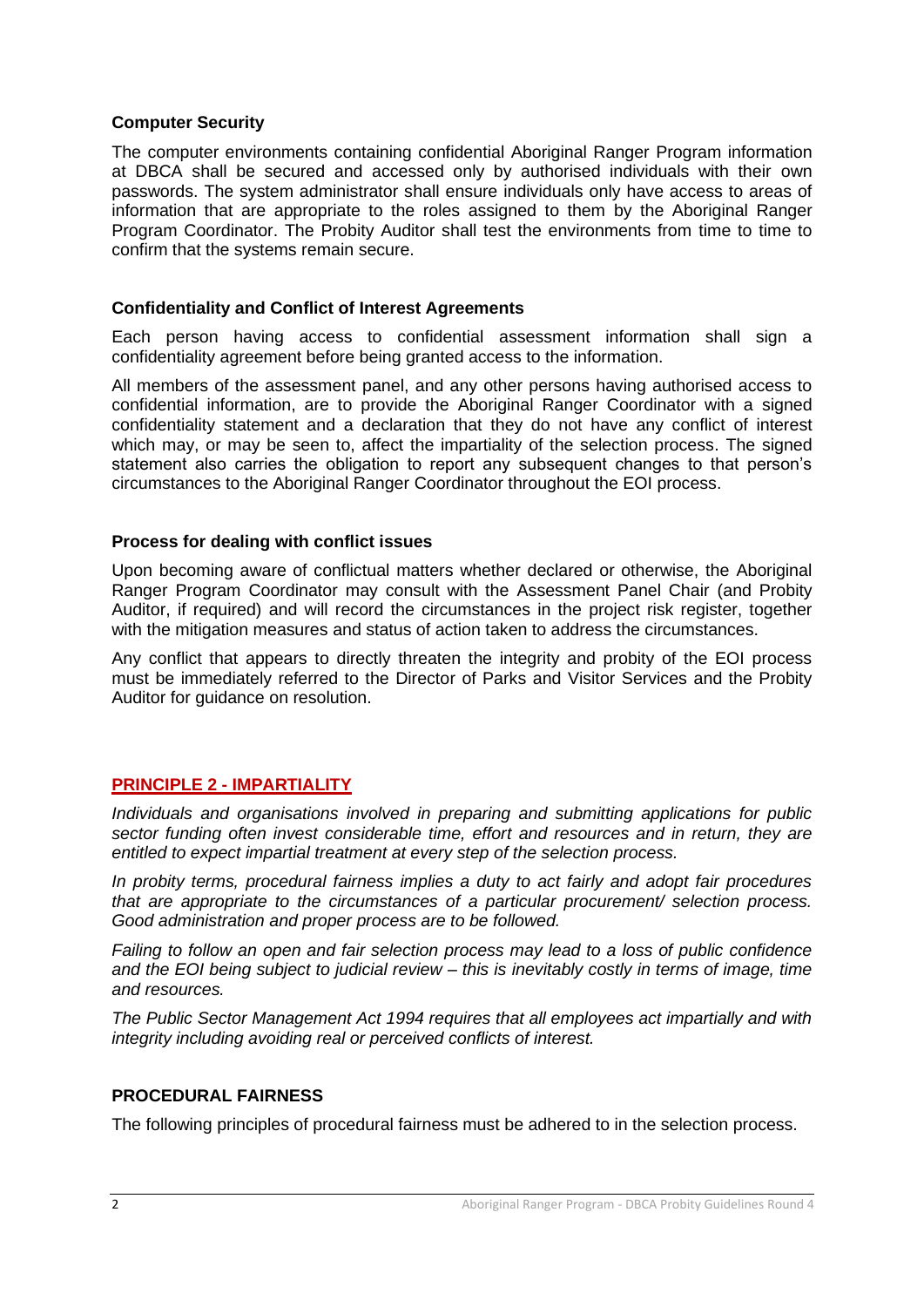#### **Knowledge**

Before commencing the selection process, the Panel Chair must be satisfied that all nominated assessment panel members (including advisors) have been provided with adequate material and/or instructions before participating in the evaluation to ensure that they have an understanding of:

- the contents of each application;
- the selection criteria against which applications will be rated; and
- the process by which each application will be rated.

#### **Relevant circumstances**

Assessment panel members must consider all relevant considerations related to each application. This includes applicants responses to the selection criteria, and all other information they were required to supply (see also section 'Taking other information into account').

#### **Irrelevant considerations**

Generally, the selection process must not be based on irrelevant considerations, that is, anything outside the selection criteria or information requested and subsequently provided through the EOI process (see also section 'Taking other information into account'). Changes to the selection process should be communicated in writing before the close of EOI to all applicants.

#### **Bias**

The selection process must be free of bias or conflict of interest, and any perception of bias or interest. Any connections between an assessment panel member or adviser and an applicant must be disclosed to the Panel Chair. Only in exceptional circumstances and approved by the Panel Chair, will an assessment panel member continue to be included in the selection process if there is a perceived association.

Assessment panel members must not have contact with applicants during the selection process, other than seeking clarifications according to the stated rules. It is noted that in the normal course of business, it may be necessary for some of the Assessment Panel members to have contact with applicants through ARP Reference Group and Business as Usual management meetings. In these instances the representatives will comply with probity guidelines. Any possible issue of bias should be discussed with the Panel Chair as soon as it arises.

#### **Probative evidence**

Ratings and selections must be made on the basis of the material being presented and included in applications rather than mere speculation or suspicion.

#### **Confidentiality**

The contents of applications should not be disclosed to any outside party. Each application should be viewed as commercially confidential information.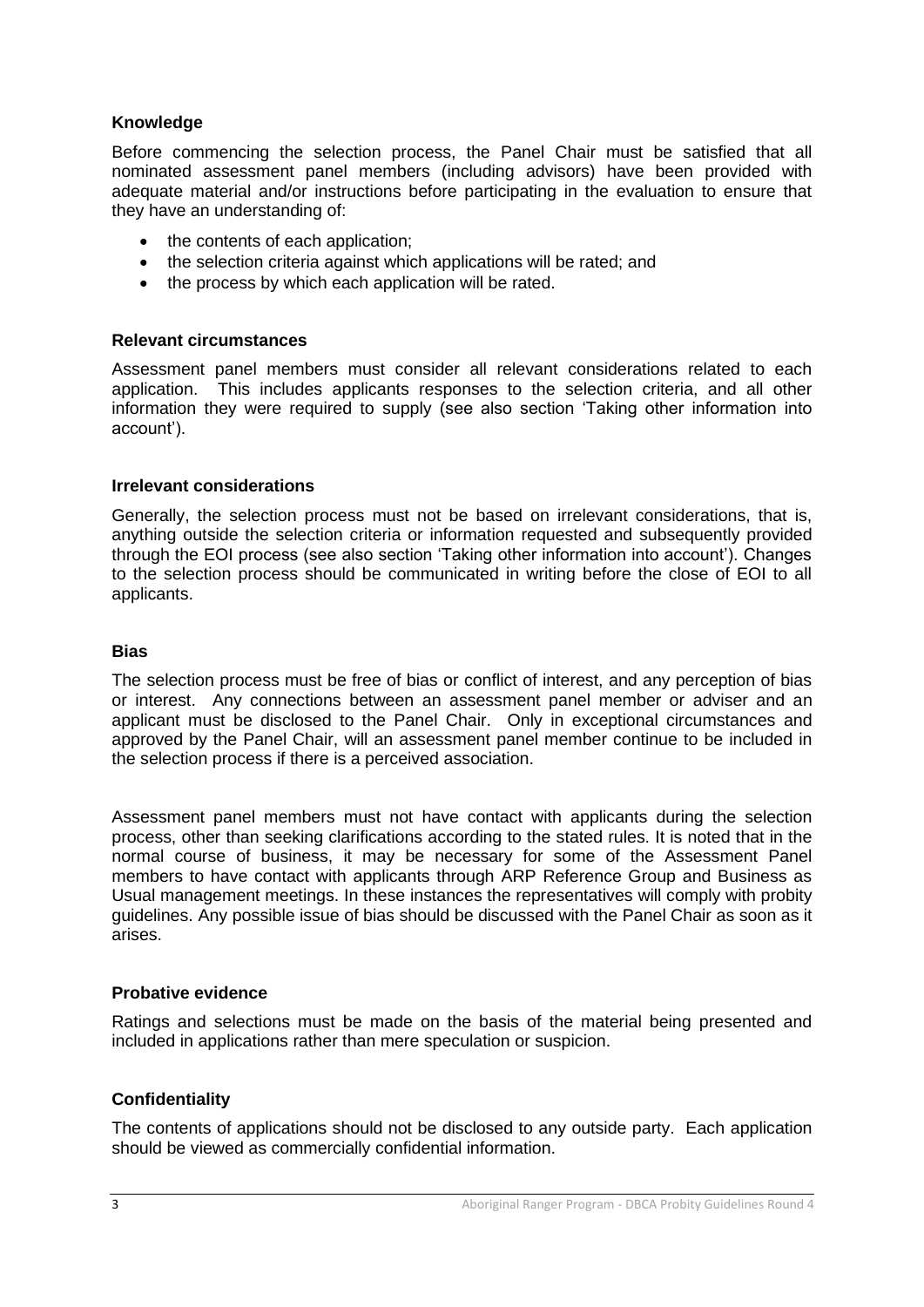#### **PRINCIPLE 3 - TRANSPARENCY**

*By having transparent, open processes, organisations can help to minimise opportunities for fraud and corruption. This also gives applicants and the public confidence in the outcome. Organisations often invest considerable time, effort and resources when preparing and submitting applications. In return, they are entitled to expect impartial treatment at every stage of the process (ICAC Dec 1996).*

#### **Assessment Process and Methodology**

An assessment process and methodology document shall be prepared and signed off by the Assessment Panel Chair prior to the closing date for applications. This shall incorporate:

- overview of the program
- internal administrative procedures
- applicant enquiries protocol
- office security
- confidentiality
- probity
- establishment and role of Assessment Panel
- procedure for assessment
- assessment methodology

The assessment process and methodology document shall be made freely available to all applicants after the EOI is opened.

#### **Invitation Documents**

A Guidelines for Expressions of Interest document shall provide sufficient information to applicants to enable the preparation of relevant and considered applications. As a minimum it will contain:

- objectives of the Aboriginal Ranger Program and the specific funding stream;
- eligibility for funding;
- assessment criteria:
- time and closing date for applications;
- conditions of funding;
- approvals required;
- Goods and Services Tax;
- Insurance:
- where to lodge applications; and
- a contact person for the Program.

#### **Records of Meetings**

All agreed items discussed and actions will be recorded including:

- meeting details;
- attendance:
- decisions and recommendations made;
- actions agreed; and
- responsibility and time frame.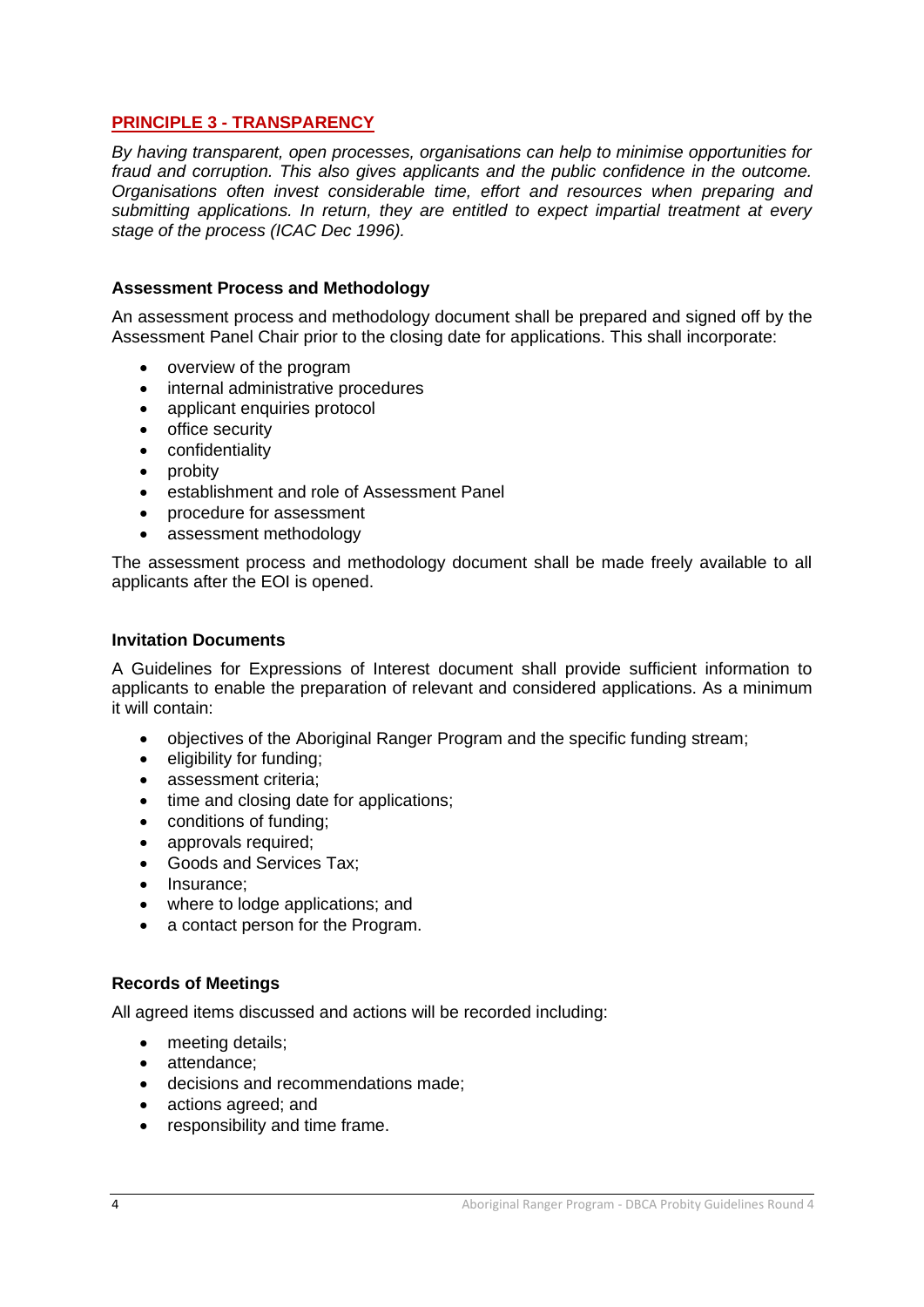#### **Media – Public Relations**

Media releases, public presentations, and attendance at functions sponsored by applicants and similar, are occasions that have the potential to jeopardise the probity of the assessment process for the Aboriginal Ranger Program. Members of the Assessment Panel, DBCA Regional Managers, and Government agencies associated with the assessment process must be mindful of this issue and to reduce risks, the Director of Parks and Visitor Services or Aboriginal Ranger Program Coordinator is to be the only spokesperson, unless approved by the Director of Parks and Visitor Services, DBCA.

#### **Taking other information into account**

As a general rule, the assessment panel should only consider information presented by the applicants in accordance with the approved selection/evaluation approach.

Should the assessment panel become aware of other information about an applicant's capability that may be relevant to the assessment or the outcome being sought, the Aboriginal Ranger Coordinator must bring this to the attention of the Probity Auditor. The information must be documented and referenced to the source. The assessment panel must do all that is necessary to confirm the accuracy of information with the applicant, although the source may remain anonymous if deemed necessary. Such communication may be in written form or by a meeting. The applicant must be given reasonable time to prepare a response and the Probity Auditor is to be involved in all communication with the applicant.

The assessment panel must not take that information into account until the Panel Chair is satisfied that the facts have been fully understood and the applicant has been extended procedural fairness. On that basis, the Chairperson may then provide the assessment panel with a written summary of the information that can be taken into account for the purpose of assessment.

#### **MEETINGS WITH APPLICANTS AND THEIR ADVISORS**

#### **Meetings with applicants**

All meetings with applicants that seek to discuss or clarify matters regarding the EOI process, assessment or methodology are to have in attendance the Aboriginal Ranger Program Coordinator or Director of Parks and Visitor Services and at least one other person. The meetings are to be based on the principle that they are for discussion purposes only and any request for information or clarification from proponents is to be addressed through written form with only written responses being binding.

Any meetings with applicants that the seeks to gather regional operational or logistical information for developing an application must have at least two staff in attendance. Staff involved in developing proposals with applicants will not be involved in the assessing the application.

A file note is to be maintained of all meetings held.

#### **Dealing with applicants – Enquiries**

All enquiries from applicants will be required to be submitted in writing. All written enquiries will comply with the procedure regarding 'Correspondence (General)' below.

The Enquiries Protocol requires that all enquiries by applicants be submitted in writing to the Aboriginal Ranger Program Coordinator. The Aboriginal Ranger Program Coordinator will accept verbal enquiries but may require an enquiry to be made in writing at his/her discretion.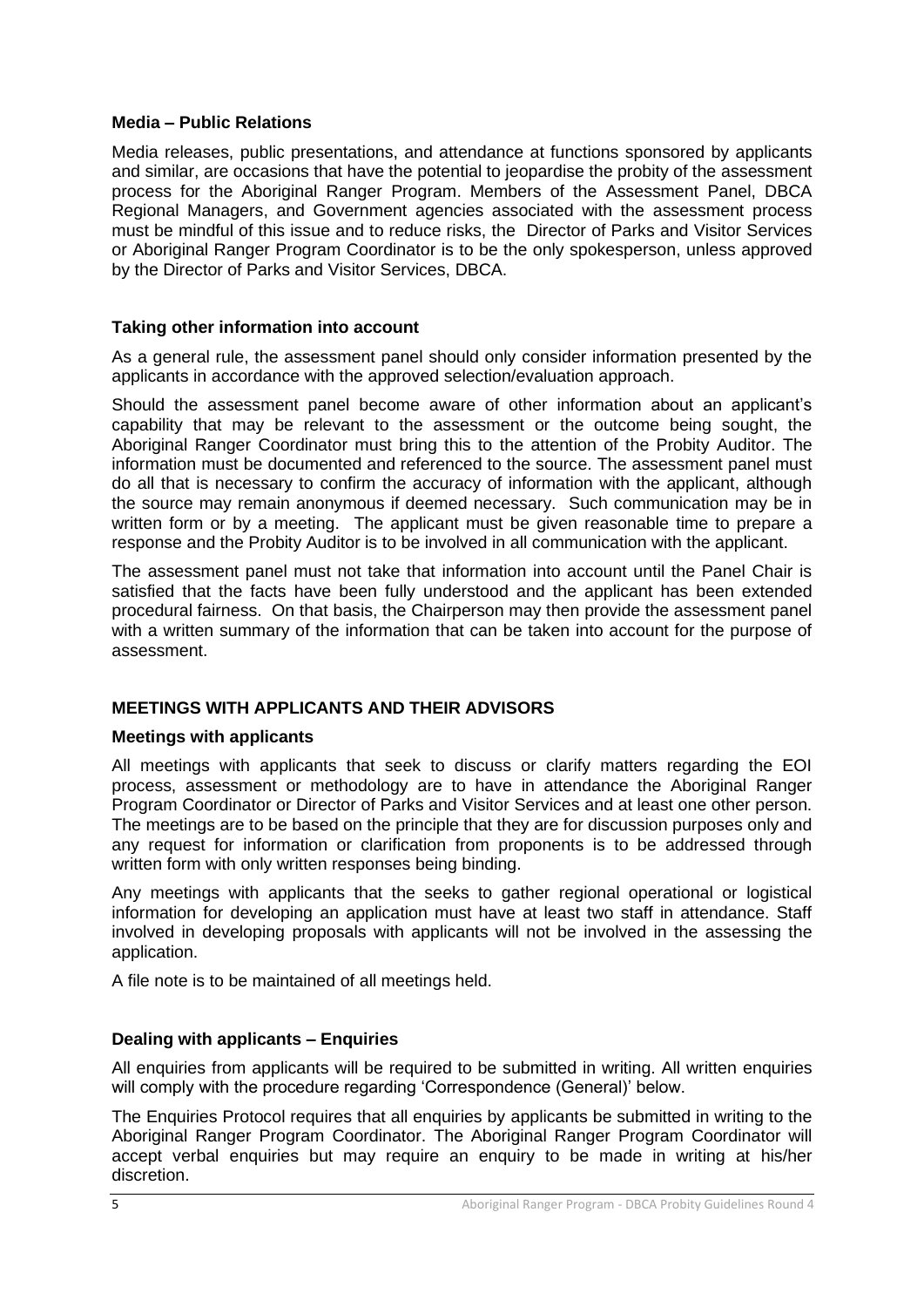The original of the applicant's enquiry will be placed in the relevant file by the Executive Officer after updating the Enquiries Register. The Executive Officer will, thereafter, prepare an initial draft response and will arrange for it to be reviewed by the Aboriginal Ranger Program Coordinator.

All responses to the registered applicants will be in writing, signed by the Aboriginal Ranger Program Coordinator or Executive Officer.

The Executive Officer will update the Enquirer Register with the response action.

The Executive Officer will produce a written report as appropriate to the Aboriginal Ranger Program Coordinator, detailing the enquiries received and action taken. Where the enquiry is deemed by the Executive Officer to be confidential in nature, this enquiry shall be immediately referred to the Aboriginal Ranger Program Coordinator for action.

#### **Dealing with applicants - General advice**

In accordance with the Enquiry Protocol above, each enquiry received from applicants will be reviewed by the Executive Officer to determine whether the enquiry is of a confidential or general nature. Where there is any ambiguity, this determination is to be made in consultation with the Aboriginal Ranger Program Coordinator and Probity Auditor.

Where the enquiry is agreed to be of a general nature, a 'General Advice to all Registered Applicants' will be released to all applicants as soon as possible.

Where the enquiry is determined as 'General', the applicant raising the enquiry will be advised accordingly and given the opportunity to either confirm or refute the determination made by the Executive Officer.

All 'General Advice to Registered Applicants' will be issued in numeric sequence and signed by the Aboriginal Ranger Program Coordinator. All advice will go to the Probity Auditor prior to issue to registered applicants. A Register, summarising the details of material issued, will be maintained.

#### **Attendance at functions sponsored by applicants**

As a general rule, DBCA staff or assessment panel members should not attend functions sponsored by applicants during the EOI process

Only the Director of Parks and Visitor Services Division, DBCA or the Aboriginal Ranger Program Coordinator can approve attendance (details to be recorded on the project file).

#### **PRINCIPLE 4 - ACCOUNTABILITY**

*Public sector agencies should have appropriate mechanisms in place to show that they are accountable for their practices and the decisions that are made. Accountability requirements can reduce opportunities for corruption and save time, money, resources and problems in the long term. Mechanisms can include the agency keeping detailed records throughout the process such as minutes of meetings, the reasoning behind any decisions made, who made those decisions and any departure from established procedures being approved by senior staff not directly involved in the process. Maintaining detailed records can be a way of proving that the process followed was legitimate if any questions or complaints are raised later (ICAC Dec 1996).*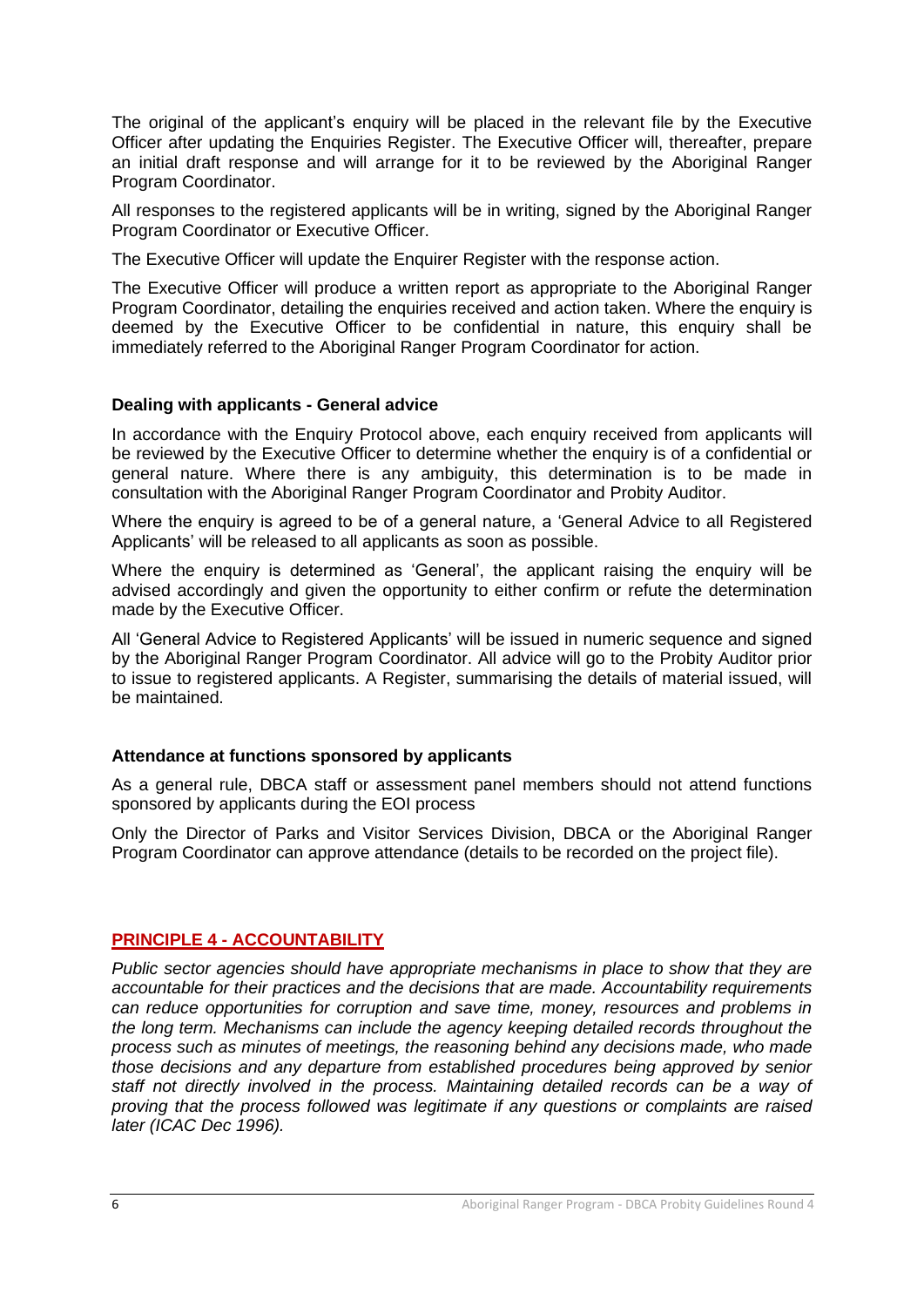#### **RECORDS MAINTENANCE**

#### **Dealing With applicants - Correspondence (General)**

Copies of all incoming and outgoing material will be held on Objective and/or in the nominated file.

#### **Incoming Material**

- Original will be stamped with date and time of receipt and record of file number.
- Original of material will be placed on file.

#### **Outgoing Material**

- Copy will be retained on file.
- The copy on file will indicate the method of dispatch (i.e. post, courier, etc.)
- All outgoing material will contain the file reference number.

#### **ROLES & RESPONSIBILITIES**

The Department of Biodiversity, Conservation and Attractions (DBCA) has the overall responsibility for coordinating the Aboriginal Ranger Program and the achievement of the Program objectives and outcomes. The EOI process seeks applications from eligible Aboriginal organisations to undertake land and sea management activities across the State. The program will also assist Aboriginal communities to identify management priorities and opportunities, build community and organisations capacity and invest in direct training opportunities.

#### **Assessment Panel**

An Assessment Panel has been established, comprising members with relevant knowledge, expertise and experience. The members of the Panel are as follows:

- Executive Director, Parks and Visitor Services Division (Panel Chair Voting)
- Coordinator, Aboriginal Ranger Program (Voting)
- Coordinator, Aboriginal Engagement and Heritage Unit (Voting)
- Senior Project Officer, Native Title Unit (Voting)
- Other (x 2), DBCA or external, technical/regional/cultural/ policy advisors (Voting)
- Probity Auditor (Independent Non-voting)
- Executive Officer (Non-voting)

#### **Aboriginal Ranger Program Coordinator**

An Aboriginal Ranger Program Coordinator will provide the team with leadership and be of sufficient standing to report on the Program to the Minister for Environment. Responsibilities include:

- oversee the development of an assessment process;
- ensure processes meet the Probity Guidelines;
- liaise with applicants prior to, and subsequent to, submission of applications to provide information and clarify application and assessment processes;
- manage the assessment panel:
- manage and contribute to the preparation of documentation;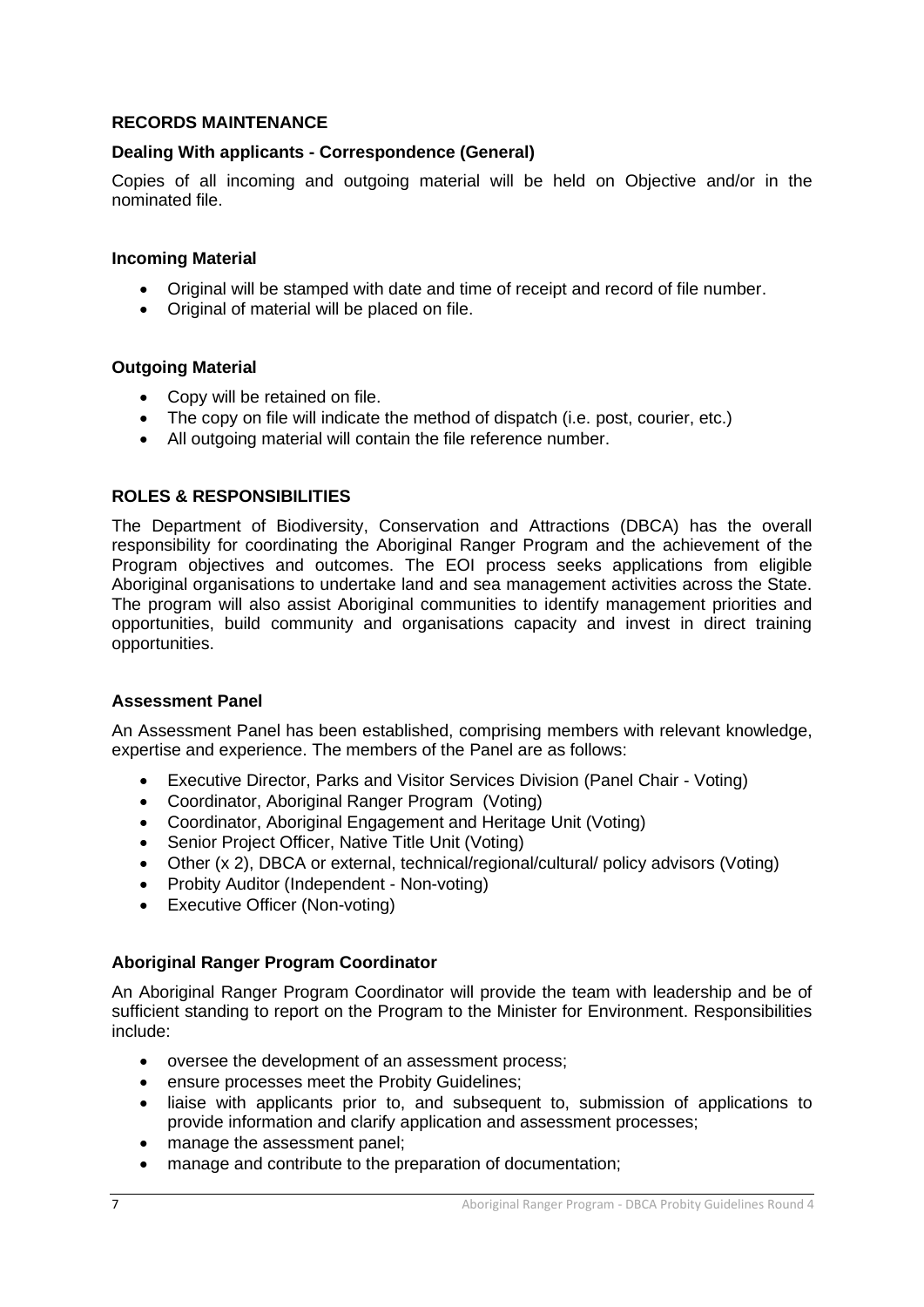- manage and contribute to the assessment of applications;
- ensure probity guidelines and principles are observed;
- provide advice on the resources required to complete the assessment process; and
- liaise with and manage the input of other Government agencies and DBCA regional managers as required.

#### **Executive Officer**

An Executive Officer from Parks and Visitor Services Division will provide the Aboriginal Ranger Program Coordinator with support during the EOI and the assessment process. Responsibilities include:

- provide regular reports to the Aboriginal Ranger Program Coordinator;
- liaise with applicants prior to, and subsequent to, submission of application/proposal to provide information and clarify applications under the direction of the Aboriginal Ranger Program Coordinator and Director of Parks and Visitor Services Division;
- manage the preparation of the summary report;
- ensure government rules and regulations are abided by;
- provide administrative support;
- maintain filing;
- handle/record queries;
- manage the desired level of security for all proceedings and documents;
- assist with negotiations and discussions with other government agencies;
- assist with shortlisting applications.

#### **Probity Auditor**

A Probity Auditor will be appointed prior to the closing date for applications. He/she will provide independent probity advisory services to the assessment process and undertake compliance audits to confirm that agreed processes are followed throughout the process. Essential tasks include, but are not limited to:

- providing reasonable assurance that the procedures adopted in the submission of applications and evaluation process are fair and equitable and that probity of the process is independently validated;
- monitoring and reporting to DBCA through the Aboriginal Ranger Program Coordinator that the evaluation process and procedures have been followed and that the outcome is capable of being independently validated;
- providing assurance to all interested proponents that appropriate processes were fully adhered;
- providing guidance to the Aboriginal Ranger Program Coordinator as to how unforeseen issues could be resolved;
- attending evaluation panel meetings where relevant;
- attending applicant meetings and presentations (if required);
- monitoring communication during the period between submission of applications and final decision;
- Identifying areas where efficiencies may be adopted in the process.

It is important to note that the Probity Auditor is not part of the assessment panel but is an external consultant acting as an independent observer of the process. The Probity Auditor will not be involved in the assessment or evaluation of any applications.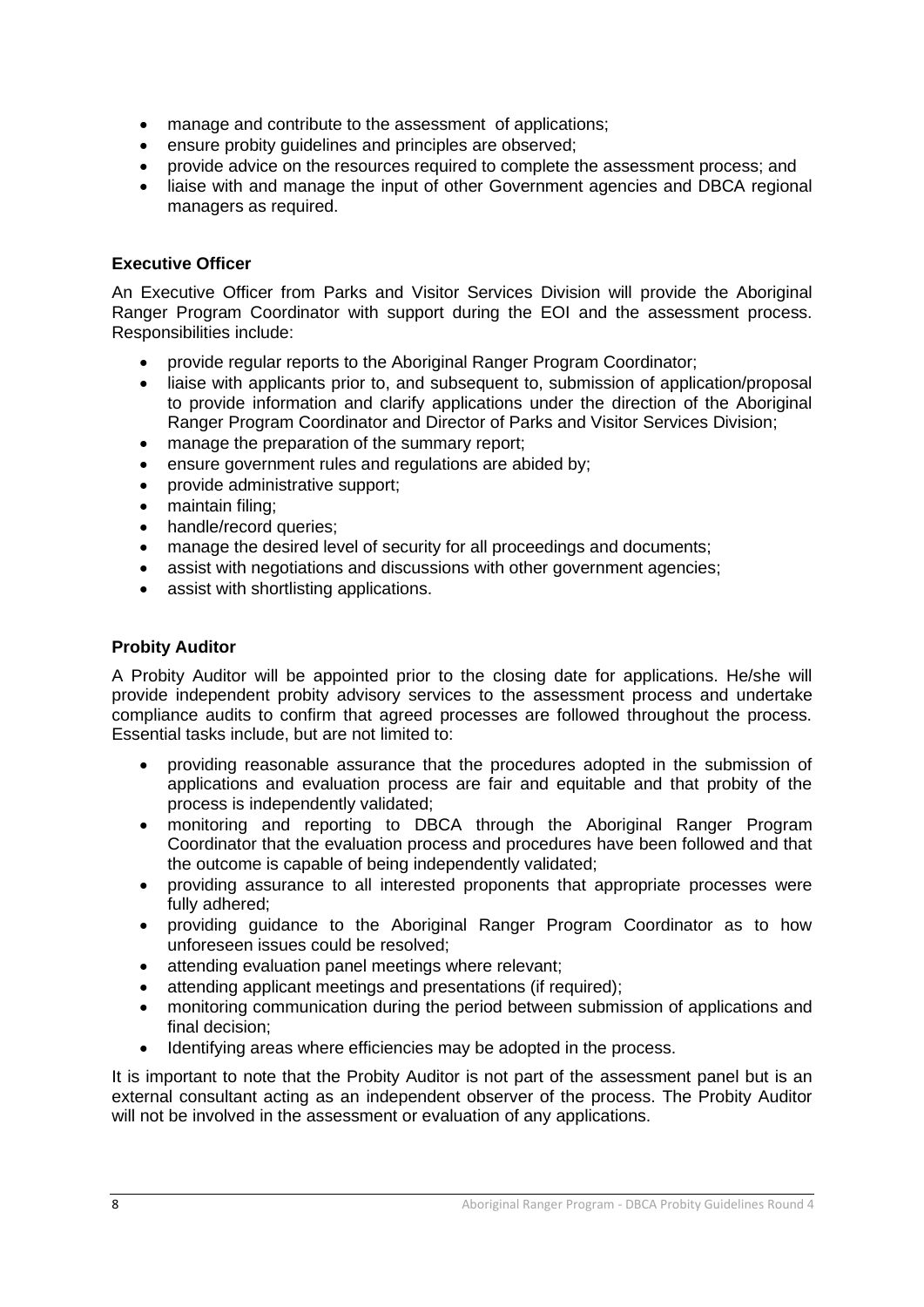#### **LATE SUBMISSIONS**

The Aboriginal Ranger Program Coordinator, in consultation with the Probity Auditor, may at his or her discretion elect to accept a late submission where the Aboriginal Program Coordinator considers it appropriate in the circumstances and the Aboriginal Program Coordinator is satisfied that no applicant has not been materially advantaged or disadvantaged.

#### **PRINCIPLE 5 – VALUE FOR MONEY**

*Obtaining value for money is enhanced when there is open competition and the market is tested regularly. Processes that are designed to attract responses from the market place (for example, Expressions of Interest, calls for proposals) may lead to poor outcomes for a project if not conducted appropriately. Impartial, open and competitive processes are an important stepping stone in achieving value for money (ICAC – Dec 1996).*

#### **Advertising**

Advertising coverage should be considered appropriate when DBCA as coordinating agency is satisfied that the reach and penetration of advertising is sufficient to ensure there is minimal opportunity for potential applicants to be unaware of the program.